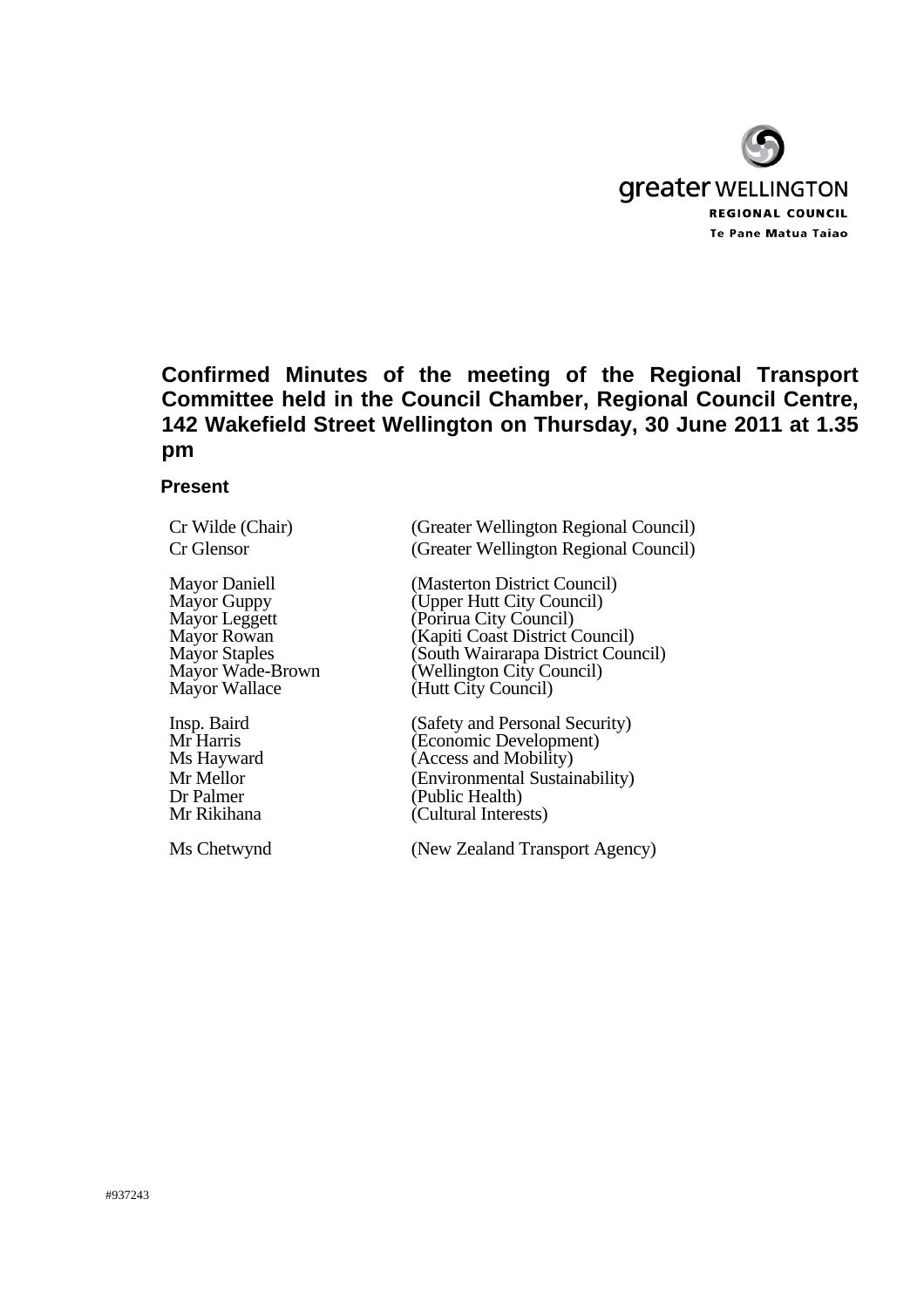#### RT 132 **Apologies**

*That the Committee:*

*Accepts the apologies for absence from Mayor Mark and early departure from Mayor Wade-Brown.* 

The motion was **CARRIED.**

## RT 133 **Declarations of Conflict of Interest**

There were no declarations of conflicts of interest.

#### RT 134 **Public Participation**

There was no public participation.

# RT 135 **Confirmation of Minutes**

*Moved (Mayor Guppy /Mayor Staples)*

*That the Committee confirms the minutes of 29 March 2011, Report 11.152.* 

The motion was **CARRIED.** 

## RT 136 **Confirmation of Minutes**

*Moved (Cr Glensor /Mayor Staples)*

*That the Committee confirms the Freight Plan Hearing Subcommittee minutes of 25 May 2011, Report 11.220.* 

The motion was **CARRIED.** 

It was agreed by the Committee to consider item 7 (Submission from the Regional Transport Committee on the Proposed Wellington Regional Public Transport Plan 2011- 21) before item 6.

# RT 137 **Submission from the Regional Transport Committee on the Proposed Wellington Regional Public Transport Plan 2011-21**

Councillor Glensor advised the Committee that as he was to Chair the Regional Public Transport Plan hearing, he would not participate in the debate or vote on the submission.

Adam Lawrence, Senior Public Transport Planner, Transport and Planning, spoke to the report.

*Moved (Cr Wilde /Cr Glensor)*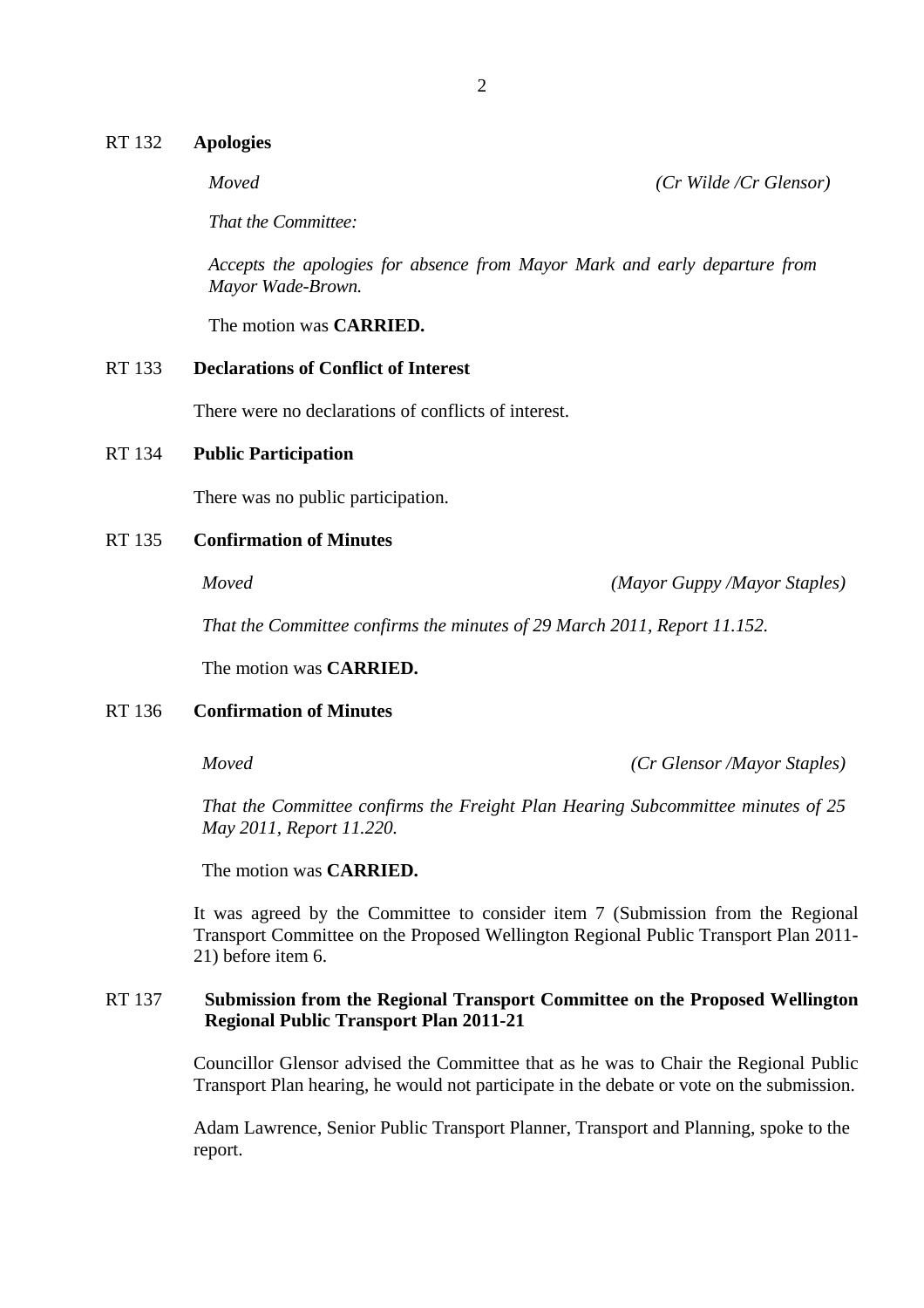*Moved (Mayor Wade-Brown /Mayor Leggett)*

*That the Committee:*

- *1. Receives the report.*
- *2. Notes the content of the report.*
- *3. Agrees to the submission set out in Attachment 2 subject to the agreed amendments.*
- *4. Delegates to the Chair of the Wellington Regional Transport Committee authority to approve the final submission on the Proposed Regional Public Transport Plan 2011-21.*

The motion was **CARRIED**.

Councillor Glensor abstained from voting.

**Noted**: The Committee requested that the following amendments and/ or clarifications be made to the draft submission:

- Provide more of an explanation as to the Farebox Recovery increase
- Request that Greater Wellington bring forward the timing for accessibility targets in the Plan
- Request that reference to right of way for rapid transport on page 90 of the Draft Plan be clarified to reflect that this right of way may be needed but whether it is will not be able to be determined until 2012
- Make minor editorial amendments

Mayor Wade-Brown left the meeting at 2.20pm.

# RT 138 **Recommended Regional Freight Plan 2011 for approval**

**Report 11.272 File: TP**/03/23/01

*Moved (Mayor Staples /Mayor Wallace)*

*That the Committee:*

- *1. Receives the report.*
- *2. Notes the content of the report.*
- *3. Agrees to amend the draft Regional Freight Plan in accordance with the proposed changes set out in Attachment 1 to this report, as recommended by the Hearings Subcommittee.*

**Report 11.277 File: TP/01/02/02**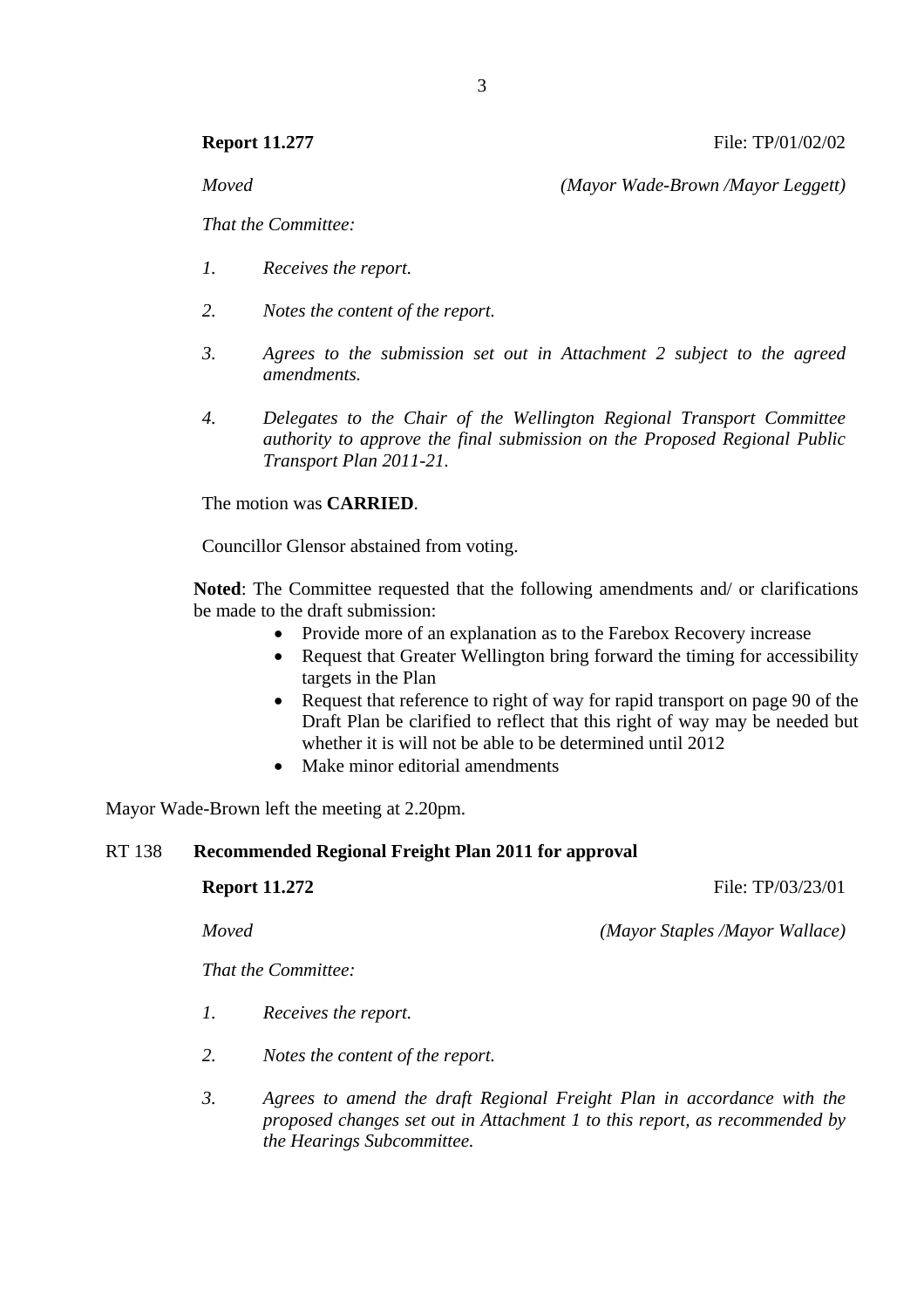*4. Agrees to adopt the final Regional Freight Plan 2011, as set out in Attachment 1.* 

The motion was **CARRIED**.

**Noted**: The Committee requested that the reference to Paraparaumu airport on page 4 of the Plan be amended to reflect the airport's new name.

The Committee thanked Patrick Farrell for his work on the Regional Freight Plan.

# RT 139 **Establishment of a Hearing Subcommittee for the Draft Hutt Corridor Plan**

**Report 11.301** File: TP/03/15/06

*Moved (Cr Wilde /Mayor Guppy)*

*That the Committee:*

- *1. Receives the report.*
- *2. Notes the content of the report.*
- *3. Resolves to establish a subcommittee to hear, evaluate and report on submissions to the Draft Hutt Corridor Plan and make recommendations to the Committee in accordance with the Terms of Reference in Attachment 1.*
- *4. Resolves to appoint the following five Committee members (including a chair) to the Draft Hutt Corridor Plan Hearing Subcommittee:* 
	- *Councillor Fran Wilde (chair)*
	- *Mayor Ray Wallace*
	- *Mayor Wayne Guppy*
	- *Councillor Andy Foster*
	- *Jenny Chetwynd*

The motion was **CARRIED**.

# RT 140 **Response to the Regional Transport Committee submission on the NZ Transport Agency's state highway classification system – consultation draft**

Jenny Chetwynd introduced Rod James from the New Zealand Transport Agency who spoke to the report.